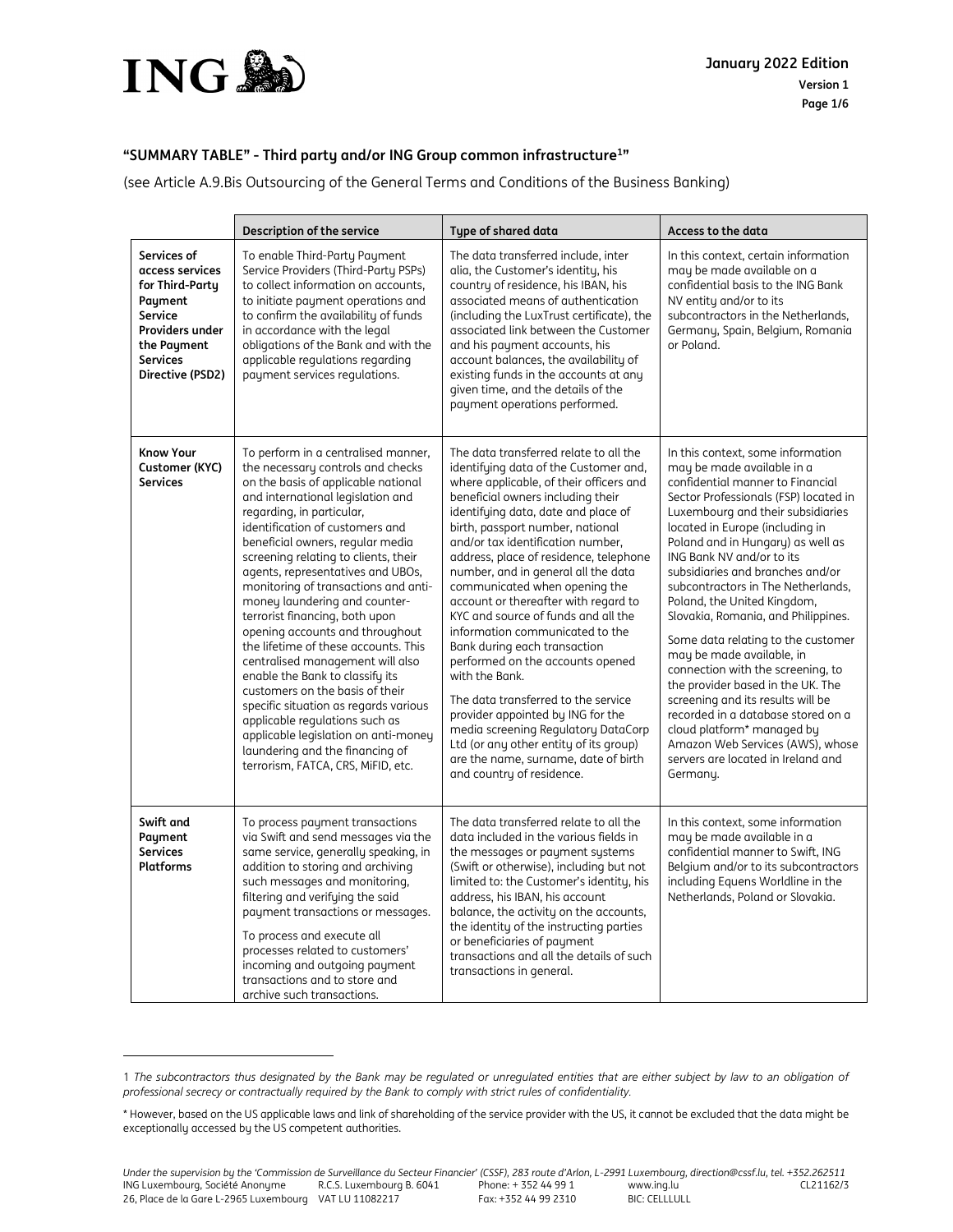

**January 2022 Edition Version 1 Page 2/6**

| <b>Tech Service</b>                                                                  | First-level IT assistance to the users<br>of the Bank in Luxembourg                                                                                                                                                                                                                                                                                                                                                                                                                                                                                                                                                     | Under this contract the service<br>provider may have access,<br>occasionally and within the<br>framework of the IT assistance, to any<br>data hosted on the Bank's IT<br>infrastructure.                                                                                                                                                                                                                                                                                                                                                                                                                                                                                                                        | In this context, some information<br>may be made accessible in a<br>confidential manner to a Financial<br>Sector Professional (FSP) located in<br>Luxembourg.                                                                                                                                                                                                                                                                                                                                                                                                                                                   |
|--------------------------------------------------------------------------------------|-------------------------------------------------------------------------------------------------------------------------------------------------------------------------------------------------------------------------------------------------------------------------------------------------------------------------------------------------------------------------------------------------------------------------------------------------------------------------------------------------------------------------------------------------------------------------------------------------------------------------|-----------------------------------------------------------------------------------------------------------------------------------------------------------------------------------------------------------------------------------------------------------------------------------------------------------------------------------------------------------------------------------------------------------------------------------------------------------------------------------------------------------------------------------------------------------------------------------------------------------------------------------------------------------------------------------------------------------------|-----------------------------------------------------------------------------------------------------------------------------------------------------------------------------------------------------------------------------------------------------------------------------------------------------------------------------------------------------------------------------------------------------------------------------------------------------------------------------------------------------------------------------------------------------------------------------------------------------------------|
| <b>Technical</b><br>infrastructure<br>services                                       | Provision of an infrastructure<br>hosting the Bank's applications to a<br>Financial Sector Professional (FSP) in<br>addition to a workstation<br>infrastructure managed by ING<br>Bank NV (Netherlands) allowing a<br>secure workplace environment<br>including email service, active<br>directory service and mobile<br>application management service as<br>well as physical desktops, File<br>Servers and Shared Service Desk.<br>Making available, via a cloud<br>computing-type infrastructure<br>managed by ING Bank NV (in the<br>Netherlands) items and applications<br>enabling a data store to be<br>managed. | The data transferred concerns the<br>email service, active directory service<br>and mobile application management<br>of ING Staff.<br>The, Customer's data that may be<br>transferred include (without<br>limitation): name, email address,<br>phone number, company name, email<br>content and attachments.<br>The data transferred in the private<br>cloud computing infrastructure are<br>the same as mentioned in the KYC<br>and credit and market risks<br>management services.                                                                                                                                                                                                                            | In this context, some information<br>may be made available in a<br>confidential manner to a Financial<br>Sector Professional (FSP) located in<br>Luxembourg and to ING Bank NV<br>(Netherlands) and/or to its partners<br>in Poland, Portugal and Ireland.<br>The infrastructure platform and<br>data will be hosted on a Microsoft<br>Azure cloud platform* whose<br>servers are located in the European<br>Union, Austria, Finland, Ireland and<br>the Netherlands.<br>Regarding the ING private cloud<br>managed by ING Bank NV, only<br>Luxembourg ING's employees have<br>access to the data stored on it. |
| Services related<br>to the printing<br>and<br>management of<br>customer<br>documents | Customer documents formatting,<br>printing and scanning service.                                                                                                                                                                                                                                                                                                                                                                                                                                                                                                                                                        | The data transferred includes all<br>customer data contained in customer<br>documents, such as first and last<br>name, address, account number,<br>transactions and account balance.                                                                                                                                                                                                                                                                                                                                                                                                                                                                                                                            | In this context, some information<br>may be made accessible in a<br>confidential manner to a Financial<br>Sector Professional (FSP) located in<br>Luxembourg in the context of the<br>digitalisation of documents and<br>their printing, and as well to ING<br>Belgium for the formatting of<br>various types of costumer<br>documents.                                                                                                                                                                                                                                                                         |
| <b>Credit Risk</b><br>Management<br>Service                                          | Central orchestration and storage of<br>credit applications and decisions<br>(whether the time of application<br>and during the life of the loan),<br>determination of credit limits and<br>credit exposures per customer.<br>Monitoring and modelling of credit<br>and market risks, internal and<br>external reporting of the Bank's<br>credit risks indifferent market<br>conditions (scenarios).                                                                                                                                                                                                                    | The data transferred includes all<br>customer data relating to a credit<br>application, a modification or any<br>other event related to the life cycle of<br>the product as well as any supporting<br>documents.<br>It includes notably, the identity of the<br>Customer (or the guarantor), the<br>object being financed, the Customer's<br>ownership structure, the identity of<br>investors (or the quarantor), know<br>your customer due diligence<br>information, financial data of the<br>Customer (such as balance sheet,<br>turnover, number of employees,<br>performance), sureties and<br>guarantees, and any other financial<br>information held by the Bank in<br>relation to the Customer (such as | In this context, certain information<br>may be made available on a<br>confidential basis to ING Bank NV in<br>the Netherlands, Belgium, Slovakia,<br>Poland and/or to its subsidiaries<br>worldwide.                                                                                                                                                                                                                                                                                                                                                                                                            |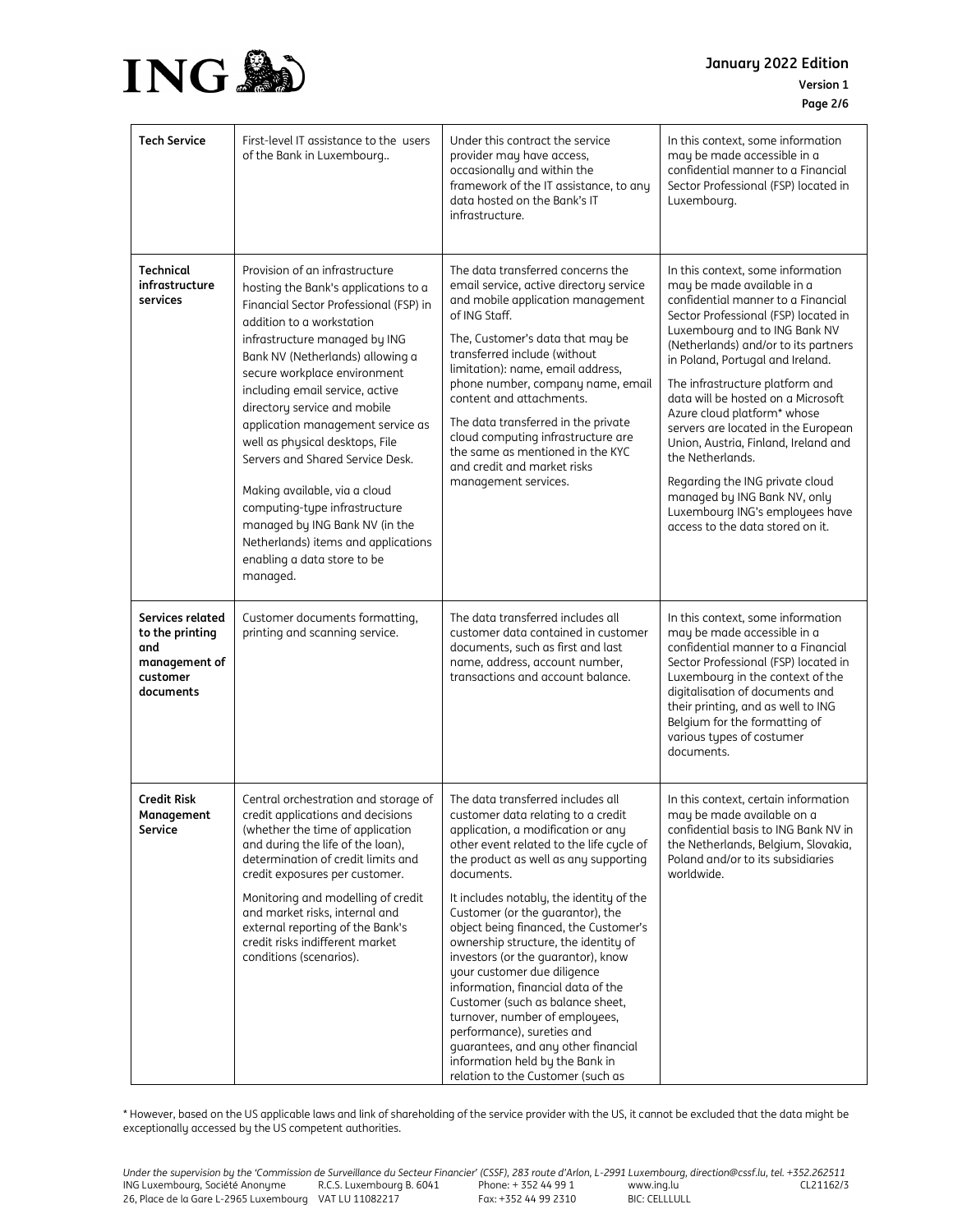



|                                              |                                                                                                                                                                                                                                                                                                                                             | credit or debit balance, existing credit<br>facilities or other loans granted by the<br>Bank and their outstanding amounts).                                                                                                                                                                                                                                                                                                                                                                                                                                                                                                                                                                                                                                                                              |                                                                                                                                                                                                                                                                                                                                                                                                                                                                                                                  |
|----------------------------------------------|---------------------------------------------------------------------------------------------------------------------------------------------------------------------------------------------------------------------------------------------------------------------------------------------------------------------------------------------|-----------------------------------------------------------------------------------------------------------------------------------------------------------------------------------------------------------------------------------------------------------------------------------------------------------------------------------------------------------------------------------------------------------------------------------------------------------------------------------------------------------------------------------------------------------------------------------------------------------------------------------------------------------------------------------------------------------------------------------------------------------------------------------------------------------|------------------------------------------------------------------------------------------------------------------------------------------------------------------------------------------------------------------------------------------------------------------------------------------------------------------------------------------------------------------------------------------------------------------------------------------------------------------------------------------------------------------|
| Market Risk<br>Management<br><b>Services</b> | Monitoring and modelling of market<br>risks in general, internal reportings<br>and export of the Bank's interest<br>rate tradings risks and liquidity risks.                                                                                                                                                                                | The data transferred are of a financial<br>nature: customer reference, account<br>number, account balance, repayment<br>schedules, type and characteristics of<br>the products subscribed to,<br>remuneration conditions, etc.                                                                                                                                                                                                                                                                                                                                                                                                                                                                                                                                                                            | In this context, some information<br>may be made available in a<br>confidential manner to ING Bank NV<br>in the Netherlands or to its<br>subsidiary in Belgium.                                                                                                                                                                                                                                                                                                                                                  |
| <b>Web Banking</b>                           | MyING, to offer a Web Banking<br>platform on iOS/Android internet<br>and mobile applications.<br>Inside Business Portal and Payment,<br>to provide a single internet and<br>mobile access point for Business<br>Banking customers to manage their<br>payments and access reporting<br>related to payments, credit and<br>financial markets. | The data transferred include, inter alia,<br>the Customer's identity and the<br>required data to manage daily bank<br>activities amongst others:<br>Authentication and security<br>$\bullet$<br>and fraud prevention<br>Personal data and consents<br>$\bullet$<br>Product Overview (Current<br>accounts, Saving accounts,<br>Visa accounts, Loan<br>accounts)<br>Payments (SEPA Payments,<br>Standing orders, Beneficiary<br>management)<br>Mobile payments with<br>$\bullet$<br>Payconig<br>Account balances<br>$\bullet$<br>Account movements<br>$\bullet$<br>Alerts (email and push<br>$\bullet$<br>notifications)<br>Account Aggregation<br>$\bullet$<br>Secure messaging<br>$\bullet$<br>Electronic documents<br>$\bullet$<br>Proposal and Subscription to<br>$\bullet$<br>products and/or services | In this context, certain information<br>may be made available on a<br>confidential basis to a Financial<br>Sector Professional (FSP) located in<br>Luxembourg, to ING Bank NV and/or<br>its subcontractors in the<br>Netherlands, Belgium or Poland.                                                                                                                                                                                                                                                             |
| Digital<br>Communication<br>Channels         | Making available secure digital<br>communication channels (video<br>conferencing, audio calling, chat<br>and messaging).<br>These channels use Internet cloud<br>services.                                                                                                                                                                  | The data transferred concerns the<br>information necessary to establish the<br>communication:<br>IP address<br>Phone number<br>Email address<br>$\bullet$<br>Photo or video<br>Technical identifier of the<br>ING contact person<br>The communications are recorded<br>and stored by ING and may be used<br>as evidence in accordance with the<br>applicable General Terms and<br>Conditions.<br>The operator of the Cloud services<br>only has access to the technical data<br>according to the channel (and not to<br>the decrypted content of the<br>communications):<br>IP address<br>$\bullet$                                                                                                                                                                                                       | In this context, some information<br>may be made available in a<br>confidential manner to ING Bank NV<br>and/or its subcontractors in the<br>Netherlands, Belgium or Poland.<br>The infrastructure platform and the<br>data will be hosted on an Amazon<br>Web Services (AWS) cloud* platform<br>located in the European Union in<br>Ireland and Germany.<br>As regards the private cloud<br>operated by ING Bank NV<br>(Netherlands), only ING Luxembourg<br>employees have access to the data<br>stored there. |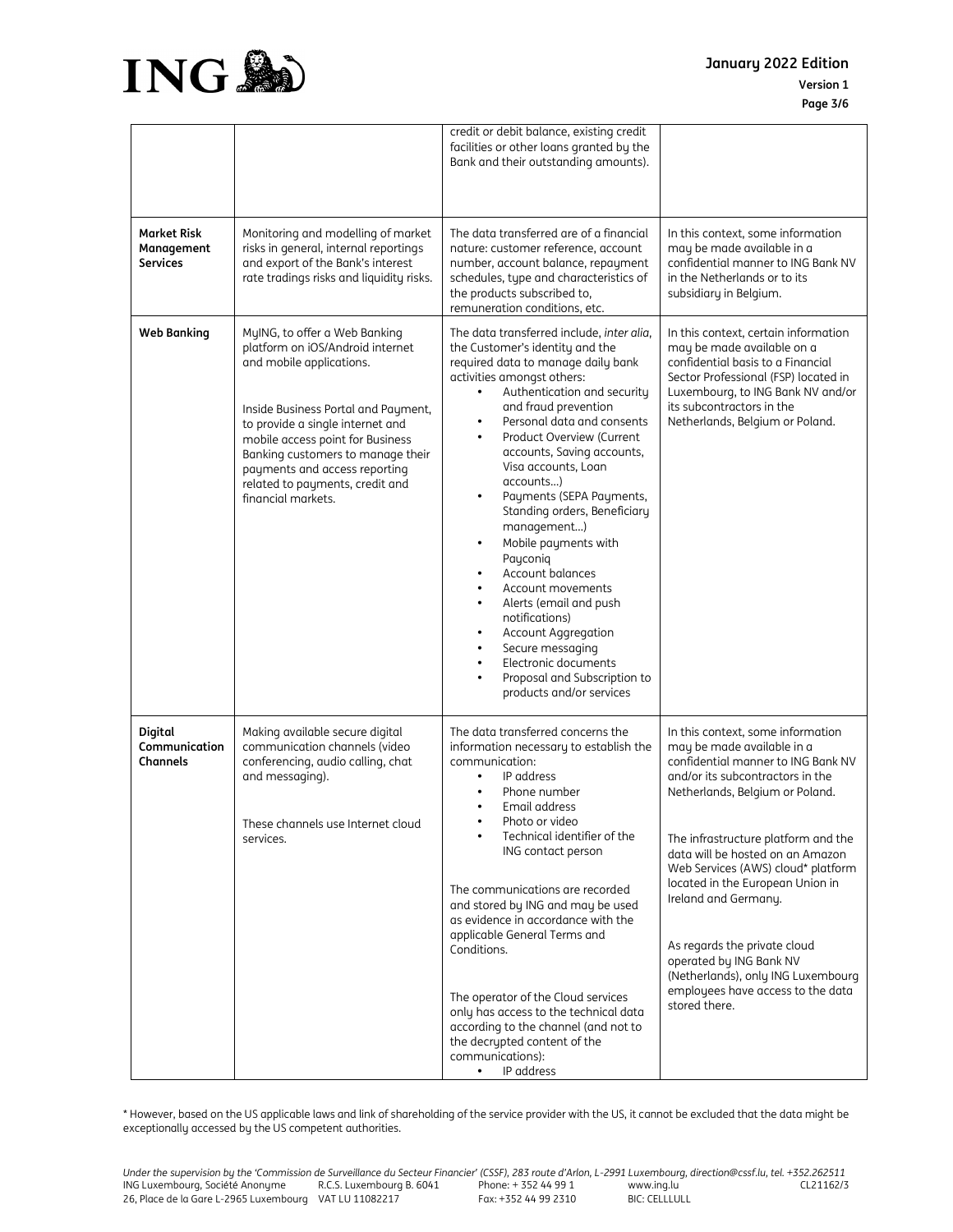

| January 2022 Edition |
|----------------------|
| <b>Version 1</b>     |
| Page 4/6             |

|                                                                                                                              |                                                                                                                                                                                                                                                                                                                              | The messages encrypted content (for<br>which only ING has the decryption<br>keys) for the duration of the<br>communication; before being deleted<br>at the end of the call.                                                                                                                                                                                                                                                  |                                                                                                                                                                                                                                                                                                                                                      |
|------------------------------------------------------------------------------------------------------------------------------|------------------------------------------------------------------------------------------------------------------------------------------------------------------------------------------------------------------------------------------------------------------------------------------------------------------------------|------------------------------------------------------------------------------------------------------------------------------------------------------------------------------------------------------------------------------------------------------------------------------------------------------------------------------------------------------------------------------------------------------------------------------|------------------------------------------------------------------------------------------------------------------------------------------------------------------------------------------------------------------------------------------------------------------------------------------------------------------------------------------------------|
| <b>Multiline (for</b><br>companies<br>only)                                                                                  | Hosting and management of the<br>Multiline multi-banking platform<br>through which any company having<br>subscribed to this service can, in<br>particular, consult data linked to its<br>bank accounts and initiate payment<br>transactions.                                                                                 | The data transferred includes, among<br>other things, the identity of the<br>customer and the data necessary to<br>manage their accounts on a daily<br>basis, including:<br>Authentication and security<br>$\bullet$<br>and fraud prevention<br>Data related to their<br>$\bullet$<br>accounts: consultation of<br>balance and transaction list<br>Payments (SEPA, standing<br>$\bullet$<br>order, management of<br>payees), | In this context, certain information<br>may be made available on a<br>confidential basis to a Financial<br>Sector Professional (FSP) located in<br>Luxembourg.                                                                                                                                                                                       |
| <b>Central services</b><br>for OT financial<br>instruments<br>transactions                                                   | All OTC transactions between the<br>customer entity and the Bank are<br>centralised on ING Bank NV's<br>platforms in the Netherlands, in<br>order to improve customer service<br>and to allow for central monitoring<br>and legal controls, including without<br>limitation for EMIR, MIFID, or MIFIR<br>regulations.        | The data transferred includes data of<br>the Customer entities, notably the<br>legal entity name, Legal Entity<br>Identifier, contact e-mails and<br>transactions details.                                                                                                                                                                                                                                                   | In this context, some information<br>may be made available in a<br>confidential manner to ING Bank NV<br>in the Netherlands and/or to its<br>subsidiaries or branches in Belgium,<br>Slovakia, the United Kingdom,<br>Singapore, India and the Philippines.                                                                                          |
| <b>Central services</b><br>related to<br>acquired<br>positions in<br>financial<br>instruments in<br>the European<br>markets. | In order to identify shareholders,<br>transmit information relating to<br>general meetings, facilitate the<br>exercise of shareholders' rights and<br>meet the Bank's regulatory<br>obligations related to SRD II<br>(Shareholder Rights Directive EU<br>2017/828).                                                          | The data transferred includes, in<br>particular: Customer name, postal<br>address, email address, unique<br>identifier (TIN, LEI), position held of the<br>security concerned in addition to the<br>Customer's choice in case of voting at<br>the general meeting.                                                                                                                                                           | In this context, certain information<br>may be made available on a<br>confidential basis to a service<br>provider, Broadbridge Financial<br>Solutions Ltd, located in the United<br>Kingdom and to a cloud<br>infrastructure solution (IBM-<br>Managed Private Cloud)* whose<br>servers are located in the European<br>Union, in France and Germany. |
| Management of<br>credit or debit<br>card                                                                                     | Comprehensive management of<br>credit or debit cards:<br>- at the level of the transactions<br>made with these cards, but also of<br>the life cycle of the cards (ordering,<br>blocking, contactless function, )<br>- monitoring of suspicious or<br>fraudulent transactions<br>- managing complaints in the Visa<br>network | The data transferred includes the<br>Customer's first and last name,<br>address, IBAN number and the<br>availability of funds in the accounts<br>linked to the Customer's cards at any<br>given time.<br>The data managed by the service<br>providers includes card information<br>and details of card transactions.                                                                                                         | In this context, certain information<br>may be made available on a<br>confidential basis to ING Bank NV<br>(Netherlands), its subsidiaries in<br>Poland and a Financial Sector<br>Professional (FSP) in Luxembourg,<br>namely Worldline Financial Services.                                                                                          |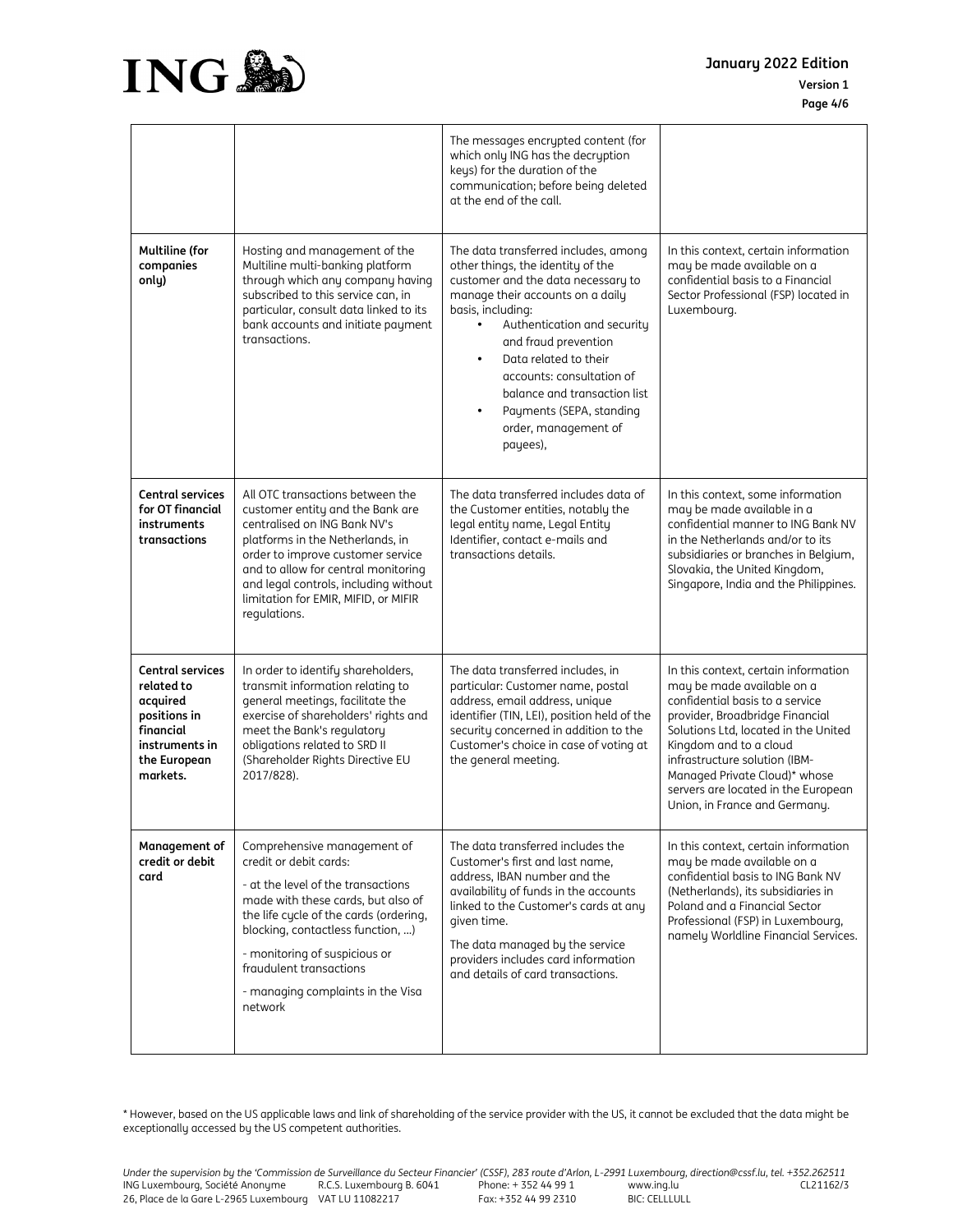

| <b>Version 1</b> |
|------------------|
| Page 5/6         |

| <b>Production of</b><br>credit or debit<br>cards | Managing the production of credit<br>and debit cards and their delivery to<br>customers/ card holders.                                                         | The data transferred includes the<br>Customer's or cardholder's last name,<br>first name, address and information<br>linked to the credit or debit card.                                                                                                                                                                      | In this context, some information<br>may be made available in a<br>confidential manner to ING Bank NV<br>in the Netherlands or its subsidiaries<br>in Poland and/or to their partner<br>Thales (or its subsidiaries) in France<br>and/or Germany.                                                                                                                                                                                                                                 |
|--------------------------------------------------|----------------------------------------------------------------------------------------------------------------------------------------------------------------|-------------------------------------------------------------------------------------------------------------------------------------------------------------------------------------------------------------------------------------------------------------------------------------------------------------------------------|-----------------------------------------------------------------------------------------------------------------------------------------------------------------------------------------------------------------------------------------------------------------------------------------------------------------------------------------------------------------------------------------------------------------------------------------------------------------------------------|
| Signature<br>Sharing<br>Platform<br>Service      | Use of a platform in order to collect<br>electronic signatures for legal<br>documentation between the Bank<br>and its Customers.                               | The data transferred include, among<br>others, the documents to be signed,<br>the first and last name of each<br>signatory, his position, his link with the<br>legal entity for which he is acting, his<br>phone number (in order to send SMS<br>messages and his email address.                                              | In this context, some information<br>may be made available in a<br>confidential manner to a cloud<br>infrastructure provider provided by<br>Adobe and hosted by Amazon Web<br>Services (AWS)* whose servers are<br>located in the European Union, in<br>Ireland and Germany.                                                                                                                                                                                                      |
| Marketing<br>event<br>management<br>service      | Use of an external platform to<br>collect electronic registrations of<br>quests, customers and prospects at<br>marketing events organised by ING<br>Luxembourg | The data transmitted<br>concerns the following<br>identification data (directly<br>encoded) by the person<br>registering for such an<br>internet marketing event in<br>response to his/her<br>invitation:<br>Last name<br>First name<br>Company name for legal<br>entities<br>Email address<br>Telephone number<br>(optional) | In this context, certain information<br>may be made available on a<br>confidential basis to ING Bank NV in<br>the Netherlands or its subsidiary in<br>Belgium and to its partner Via<br>Futura Bvba established in Belgium.<br>The data will be recorded in a<br>database on an Amazon Web<br>Services (AWS) cloud* platform with<br>servers located in the European<br>Union, in Belgium and the<br>Netherlands and in the United<br>States for as regards the email<br>address. |